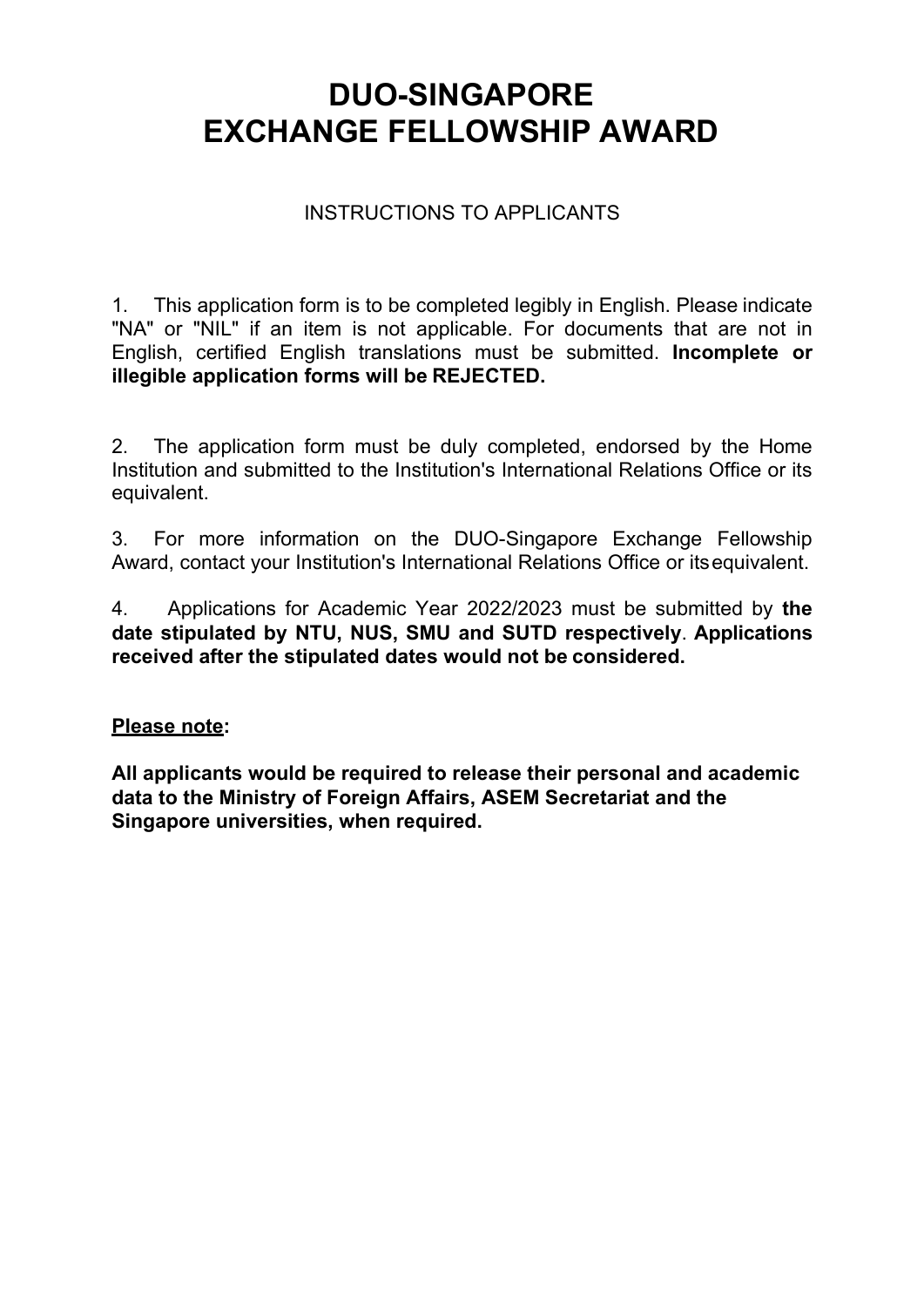# **DUO-SINGAPORE EXCHANGE FELLOWSHIP AWARD\***

Please attach a recent photograph of yourself here

### *APPLICATION FOR ACADEMIC YEAR 2022/2023*

#### **NAME OF HOME INSTITUTION**

#### **NAME OF HOST INSTITUTION**

| $\mathbf 1$ .<br><b>PERSONAL PARTICULARS</b>                                                                                                                                                                                   |                                                               |  |  |
|--------------------------------------------------------------------------------------------------------------------------------------------------------------------------------------------------------------------------------|---------------------------------------------------------------|--|--|
| Full Name (As in your passport / identity card & please <i>underline</i> surname / family / paternal name) :                                                                                                                   |                                                               |  |  |
| $Mr/Ms/Mdm^{\#}$                                                                                                                                                                                                               |                                                               |  |  |
| Citizenship:                                                                                                                                                                                                                   | Passport/NRIC No:<br>(Copy of passport/NRIC must be attached) |  |  |
| Marital Status: Single / Married/ Divorced / Widowed #                                                                                                                                                                         | Date and Place of Issue:                                      |  |  |
| Date of Birth (dd/mm/yy):                                                                                                                                                                                                      | Country of Birth:                                             |  |  |
| Religion:                                                                                                                                                                                                                      | Ethnicity:                                                    |  |  |
| Home Address:                                                                                                                                                                                                                  |                                                               |  |  |
| Country:                                                                                                                                                                                                                       |                                                               |  |  |
| Address for Correspondence (if different from above):                                                                                                                                                                          |                                                               |  |  |
|                                                                                                                                                                                                                                | Country:                                                      |  |  |
| Telephone No ---------------------------------                                                                                                                                                                                 |                                                               |  |  |
| (country code) (area code) (tel no.)                                                                                                                                                                                           |                                                               |  |  |
|                                                                                                                                                                                                                                | (fax no.)<br>(country code) (area code)                       |  |  |
|                                                                                                                                                                                                                                |                                                               |  |  |
| E-mail address:                                                                                                                                                                                                                |                                                               |  |  |
| (Applicants are strongly advised to provide either a fax no. or an email address to facilitate correspondence)                                                                                                                 |                                                               |  |  |
|                                                                                                                                                                                                                                |                                                               |  |  |
| Relationship: Notified the Contract of Contract Contract of Contract Contract Contract Contract Contract Contract Contract Contract Contract Contract Contract Contract Contract Contract Contract Contract Contract Contract  |                                                               |  |  |
|                                                                                                                                                                                                                                |                                                               |  |  |
|                                                                                                                                                                                                                                |                                                               |  |  |
| Contact Number: North Contact Number and Contact Number and Contact Number and Contact Number and Contact Number and Contact Number and Contact Number and Contact Number and Contact Number and Contact Number and Contact Nu |                                                               |  |  |
|                                                                                                                                                                                                                                |                                                               |  |  |

<sup>#</sup> Delete accordingly

<sup>\*</sup> The Award is tenable for the duration of the student exchange. Each recipient will be awarded 1,000 Euros per month (up to four months) that covers airfare, accommodation and living expenses. Recipients need not pay any tuition fees to the foreign university but continue to pay the normal fees to the university they are from.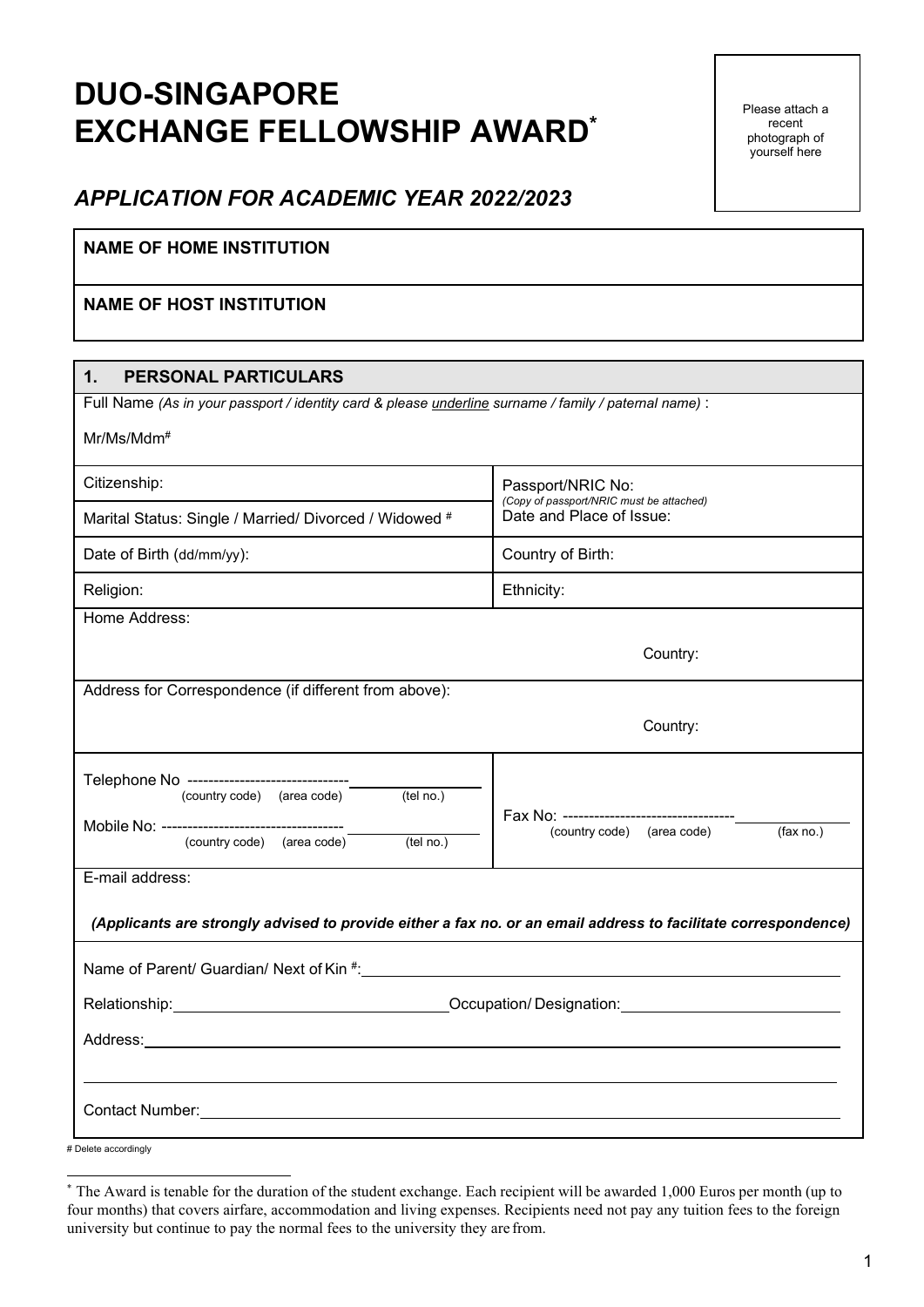#### **2. EDUCATIONAL QUALIFICATIONS**

Please provide all details of education (i.e. Junior College, High School, University or Institute) that you have completed or are currently pursuing. **Certified copies** (in original language with English translation, if applicable) of all certificates, transcripts or reports showing grades awarded **must be attached.**

| Institution attended<br>[Name of School, Faculty and Location] | <b>Qualification &amp; Year Obtained</b> | Duration<br>(dd/mm/yy to dd/mm/yy) |
|----------------------------------------------------------------|------------------------------------------|------------------------------------|
|                                                                |                                          |                                    |
|                                                                |                                          |                                    |
|                                                                |                                          |                                    |
|                                                                |                                          |                                    |
|                                                                |                                          |                                    |
|                                                                |                                          |                                    |

Latest Grade Point Average (or equivalent measure), *If applicable*:

#### **3. ACADEMIC AND FINANCIAL AWARDS**

Please list all awards (e.g. Honors, Distinctions, Book prizes and Scholarships) won in the last 3 years in chronological order and submit copies of documentary evidence.

| Year | Type of Award (For scholarships, please indicate tenure and value of award) |  |
|------|-----------------------------------------------------------------------------|--|
|      |                                                                             |  |
|      |                                                                             |  |
|      |                                                                             |  |
|      |                                                                             |  |
|      |                                                                             |  |

#### **4. IF YOUR APPLICATION FOR THE DUO-SINGAPORE FELLOWSHIP AWARD IS UNSUCCESSFUL, HOW DO YOU INTEND TO FINANCE YOUR EXCHANGE PROGRAMME?**

| <b>CO-CURRICULAR ACTIVITIES</b> (Please submit copies of documentary evidence)<br>5. |                                        |                                               |  |
|--------------------------------------------------------------------------------------|----------------------------------------|-----------------------------------------------|--|
| Activities involved in School (In the last 3 years)                                  |                                        |                                               |  |
| Date/Duration                                                                        | <b>Brief Description of Activities</b> | Office Held (e.g. President, Secretary, etc.) |  |
|                                                                                      |                                        |                                               |  |
|                                                                                      |                                        |                                               |  |
|                                                                                      |                                        |                                               |  |
|                                                                                      |                                        |                                               |  |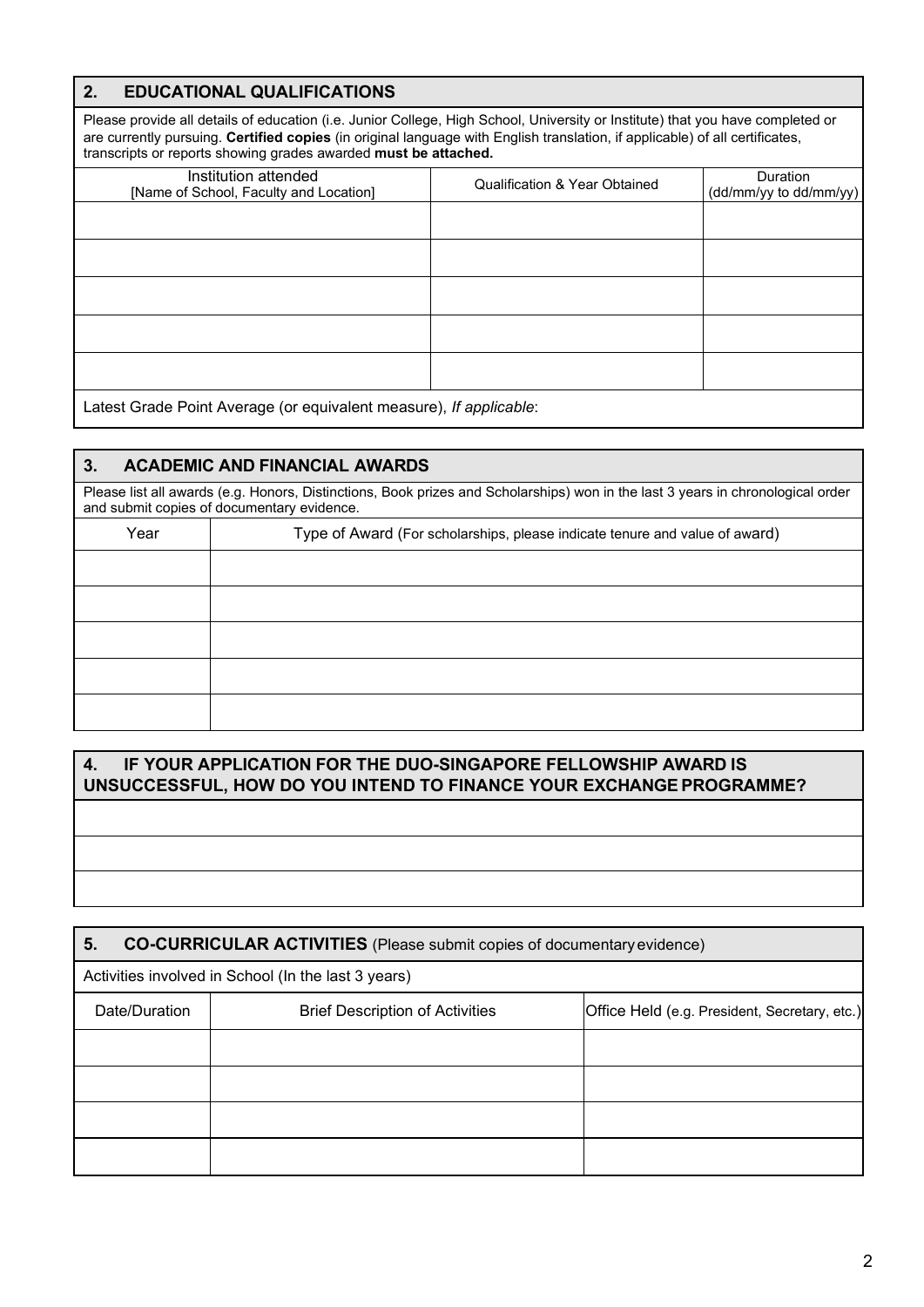| Sports at School (State / National Level)                                                       |                                        |                                     |  |
|-------------------------------------------------------------------------------------------------|----------------------------------------|-------------------------------------|--|
| Date                                                                                            | Name of Sport                          | Level (e.g. State or National, etc) |  |
|                                                                                                 |                                        |                                     |  |
|                                                                                                 |                                        |                                     |  |
|                                                                                                 |                                        |                                     |  |
|                                                                                                 |                                        |                                     |  |
| Other activities, in which you assumed leadership positions, and community / voluntary services |                                        |                                     |  |
| Date/Duration                                                                                   | <b>Brief Description of Activities</b> | <b>Position Held</b>                |  |
|                                                                                                 |                                        |                                     |  |
|                                                                                                 |                                        |                                     |  |
|                                                                                                 |                                        |                                     |  |
|                                                                                                 |                                        |                                     |  |

| 6.                                                                         |  | <b>PERIOD OF STUDY</b>                                           |  |                                                      |
|----------------------------------------------------------------------------|--|------------------------------------------------------------------|--|------------------------------------------------------|
| Tick the appropriate box and indicate the period (dd/mm/yy) to (dd/mm/yy). |  |                                                                  |  |                                                      |
|                                                                            |  | Semester 1 / Fall Term (July / August to<br>November / December) |  | Semester 2 / Spring Term (January to<br>April / May) |
|                                                                            |  | Duration                                                         |  | Duration                                             |
|                                                                            |  | Full Academic Year (July / August to<br>April / May)             |  | Others. Specify Duration.                            |
|                                                                            |  | Duration                                                         |  |                                                      |

| 7.                                      | <b>CHOICE OF SUBJECTS</b>                                                                 |                                  |                       |  |
|-----------------------------------------|-------------------------------------------------------------------------------------------|----------------------------------|-----------------------|--|
|                                         | List below details of the faculty and subjects you intend to read at the host institution |                                  |                       |  |
| Name of Host<br>Institution,<br>Faculty | Subject Title /Codes                                                                      | <b>Taking Exam</b><br>(Yes / No) | For Official Use Only |  |
|                                         |                                                                                           |                                  |                       |  |
|                                         |                                                                                           |                                  |                       |  |
|                                         |                                                                                           |                                  |                       |  |
|                                         |                                                                                           |                                  |                       |  |
|                                         |                                                                                           |                                  |                       |  |
|                                         |                                                                                           |                                  |                       |  |
|                                         |                                                                                           |                                  |                       |  |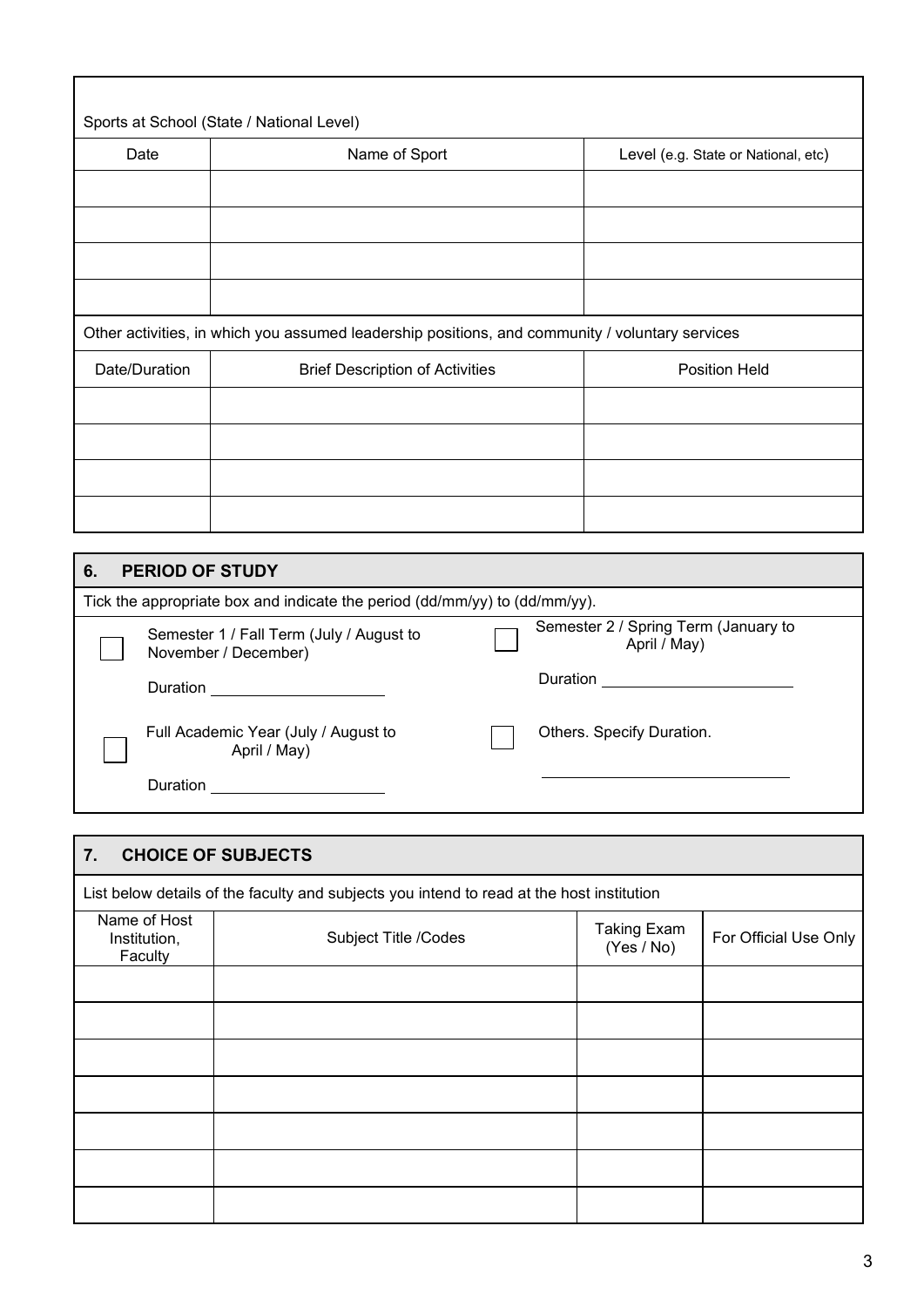#### **8. ESSAY**

In a separate attachment, write a short essay of not more than 500 words about your interest in this award. **Please note that the essay is an important part of your application.**

#### **9. DECLARATION BY APPLICANT**

Have you ever been convicted by a Court of Lawof any country? Yes/No # If yes, please give brief details:

I hereby declare that the information provided in this application is correct and complete. Any provision of inaccurate or false information or omission of information will render this application invalid and that, if selected on the basis of such information, I can be required to withdraw from the award.

I authorise the Universities/Institutions to obtain official records, if necessary, from any educational institution attended by me.

I am medically fit and free from any medical problem that may affect my studies.

I understand that the National Selection Committee will decide which applications are successful for the Award and its decision is final.

Signature: Date: (Please note that unsigned applications will be rejected.)

# Delete accordingly

| <b>VERIFICATION BY HOME INSTITUTION</b> (To be endorsed by the International Office or equivalent of<br>10.<br>Applicant's Home Institution) |                                           |  |
|----------------------------------------------------------------------------------------------------------------------------------------------|-------------------------------------------|--|
| (Name of Home Institution)                                                                                                                   | nominates this student to study at        |  |
| (Email address of Home Institution)                                                                                                          |                                           |  |
| (Fax number of Home Institution)                                                                                                             |                                           |  |
| (Name of Host Institution)                                                                                                                   | for the period specified under Section 6. |  |
| (Name)                                                                                                                                       | (Signature and Institution's stamp)       |  |
| (Designation)                                                                                                                                | (Address of Department)                   |  |